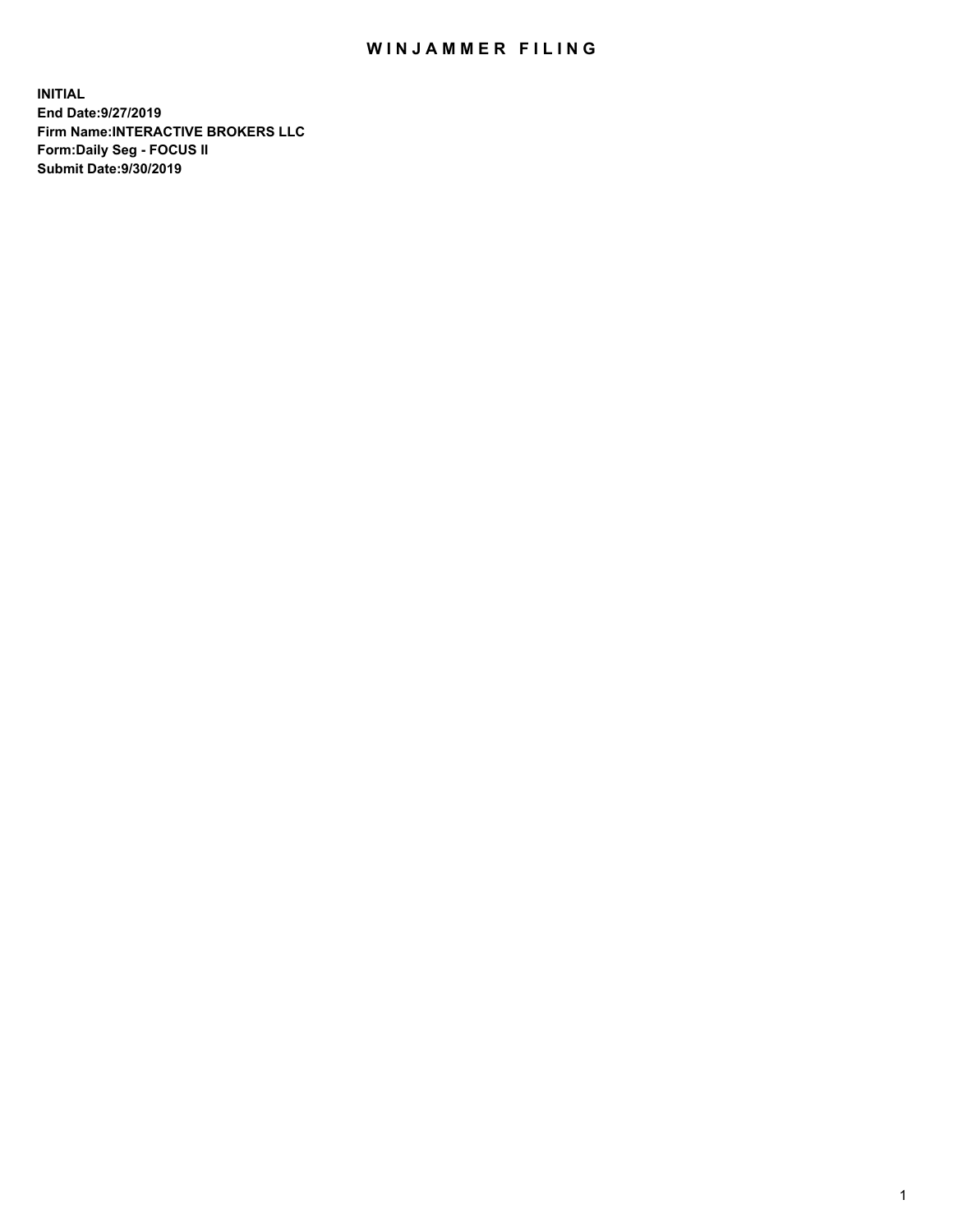**INITIAL End Date:9/27/2019 Firm Name:INTERACTIVE BROKERS LLC Form:Daily Seg - FOCUS II Submit Date:9/30/2019 Daily Segregation - Cover Page**

| Name of Company                                                                                                                                                                                                                                                                                                                | <b>INTERACTIVE BROKERS LLC</b>                                                   |
|--------------------------------------------------------------------------------------------------------------------------------------------------------------------------------------------------------------------------------------------------------------------------------------------------------------------------------|----------------------------------------------------------------------------------|
| <b>Contact Name</b>                                                                                                                                                                                                                                                                                                            | James Menicucci                                                                  |
| <b>Contact Phone Number</b>                                                                                                                                                                                                                                                                                                    | 203-618-8085                                                                     |
| <b>Contact Email Address</b>                                                                                                                                                                                                                                                                                                   | jmenicucci@interactivebrokers.c<br>om                                            |
| FCM's Customer Segregated Funds Residual Interest Target (choose one):<br>a. Minimum dollar amount: ; or<br>b. Minimum percentage of customer segregated funds required:% ; or<br>c. Dollar amount range between: and; or<br>d. Percentage range of customer segregated funds required between:% and%.                         | <u>0</u><br>$\overline{\mathbf{0}}$<br>155,000,000 245,000,000<br>0 <sub>0</sub> |
| FCM's Customer Secured Amount Funds Residual Interest Target (choose one):<br>a. Minimum dollar amount: ; or<br>b. Minimum percentage of customer secured funds required:% ; or<br>c. Dollar amount range between: and; or<br>d. Percentage range of customer secured funds required between:% and%.                           | <u>0</u><br>$\overline{\mathbf{0}}$<br>80,000,000 120,000,000<br>0 <sub>0</sub>  |
| FCM's Cleared Swaps Customer Collateral Residual Interest Target (choose one):<br>a. Minimum dollar amount: ; or<br>b. Minimum percentage of cleared swaps customer collateral required:% ; or<br>c. Dollar amount range between: and; or<br>d. Percentage range of cleared swaps customer collateral required between:% and%. | <u>0</u><br>$\underline{\mathbf{0}}$<br>0 <sub>0</sub><br>0 <sub>0</sub>         |

Attach supporting documents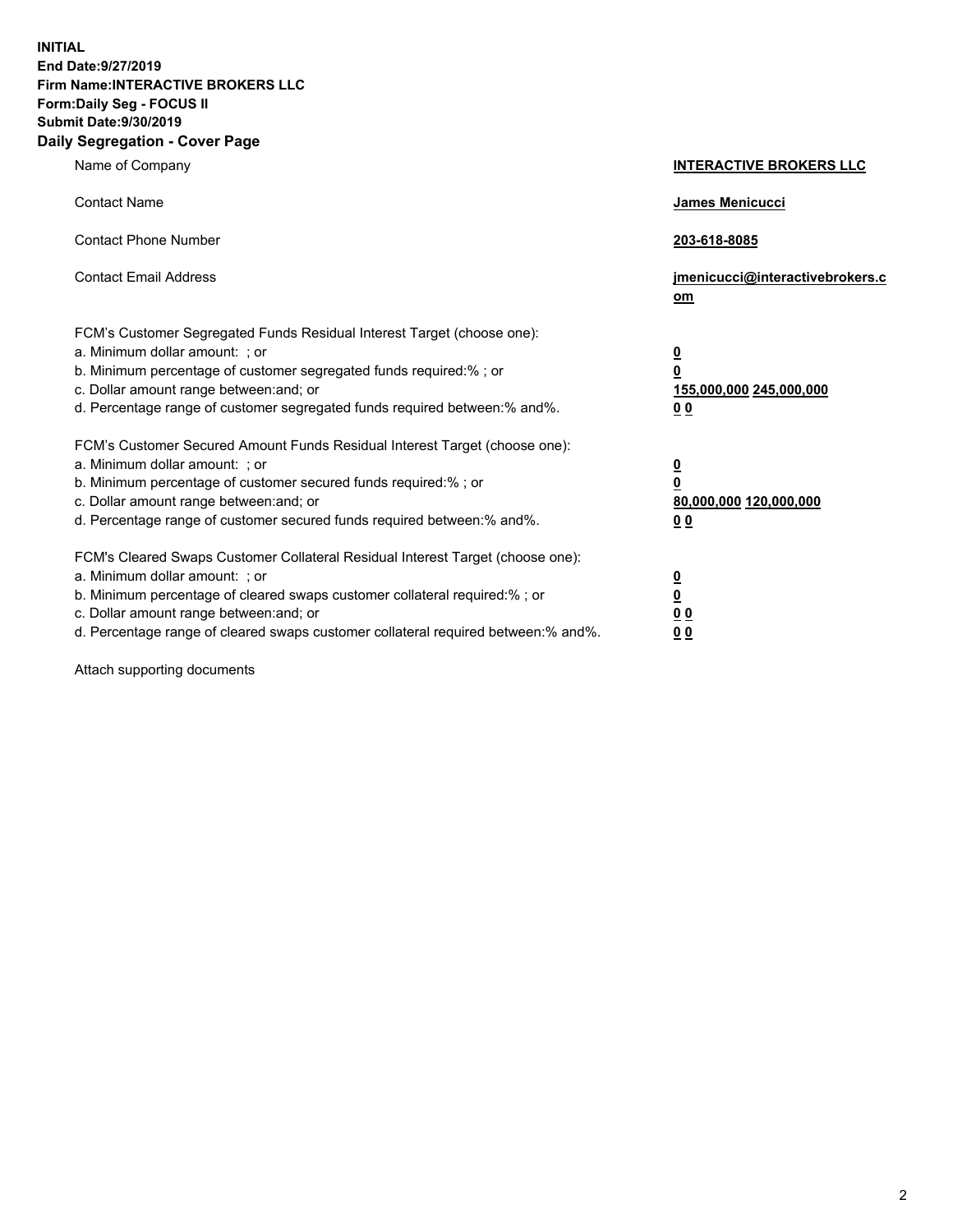## **INITIAL End Date:9/27/2019 Firm Name:INTERACTIVE BROKERS LLC Form:Daily Seg - FOCUS II Submit Date:9/30/2019 Daily Segregation - Secured Amounts**

|     | Daily Ocglegation - Occured Anioants                                                        |                                  |
|-----|---------------------------------------------------------------------------------------------|----------------------------------|
|     | Foreign Futures and Foreign Options Secured Amounts                                         |                                  |
|     | Amount required to be set aside pursuant to law, rule or regulation of a foreign            | $0$ [7305]                       |
|     | government or a rule of a self-regulatory organization authorized thereunder                |                                  |
| 1.  | Net ledger balance - Foreign Futures and Foreign Option Trading - All Customers             |                                  |
|     | A. Cash                                                                                     | 498,496,659 [7315]               |
|     | B. Securities (at market)                                                                   | $0$ [7317]                       |
| 2.  | Net unrealized profit (loss) in open futures contracts traded on a foreign board of trade   | 9,679,913 [7325]                 |
| 3.  | Exchange traded options                                                                     |                                  |
|     | a. Market value of open option contracts purchased on a foreign board of trade              | 37,441 [7335]                    |
|     | b. Market value of open contracts granted (sold) on a foreign board of trade                | -33,600 [7337]                   |
| 4.  | Net equity (deficit) (add lines 1.2. and 3.)                                                | 508,180,413 [7345]               |
| 5.  | Account liquidating to a deficit and account with a debit balances - gross amount           | 17,174 [7351]                    |
|     | Less: amount offset by customer owned securities                                            | 0 [7352] 17,174 [7354]           |
| 6.  | Amount required to be set aside as the secured amount - Net Liquidating Equity              | 508,197,587 [7355]               |
|     | Method (add lines 4 and 5)                                                                  |                                  |
| 7.  | Greater of amount required to be set aside pursuant to foreign jurisdiction (above) or line | 508,197,587 [7360]               |
|     | 6.                                                                                          |                                  |
|     | FUNDS DEPOSITED IN SEPARATE REGULATION 30.7 ACCOUNTS                                        |                                  |
| 1.  | Cash in banks                                                                               |                                  |
|     | A. Banks located in the United States                                                       | 87,831,643 [7500]                |
|     | B. Other banks qualified under Regulation 30.7                                              | 0 [7520] 87,831,643 [7530]       |
| 2.  | Securities                                                                                  |                                  |
|     | A. In safekeeping with banks located in the United States                                   | 462,741,562 [7540]               |
|     | B. In safekeeping with other banks qualified under Regulation 30.7                          | 0 [7560] 462,741,562 [7570]      |
| 3.  | Equities with registered futures commission merchants                                       |                                  |
|     | A. Cash                                                                                     | $0$ [7580]                       |
|     | <b>B.</b> Securities                                                                        | $0$ [7590]                       |
|     | C. Unrealized gain (loss) on open futures contracts                                         | $0$ [7600]                       |
|     | D. Value of long option contracts                                                           | $0$ [7610]                       |
|     | E. Value of short option contracts                                                          | 0 [7615] 0 [7620]                |
| 4.  | Amounts held by clearing organizations of foreign boards of trade                           |                                  |
|     | A. Cash                                                                                     | $0$ [7640]                       |
|     | <b>B.</b> Securities                                                                        | $0$ [7650]                       |
|     | C. Amount due to (from) clearing organization - daily variation                             | $0$ [7660]                       |
|     | D. Value of long option contracts                                                           | $0$ [7670]                       |
|     | E. Value of short option contracts                                                          | 0 [7675] 0 [7680]                |
| 5.  | Amounts held by members of foreign boards of trade                                          |                                  |
|     | A. Cash                                                                                     | 70,768,699 [7700]                |
|     | <b>B.</b> Securities                                                                        | $0$ [7710]                       |
|     | C. Unrealized gain (loss) on open futures contracts                                         | 9,293,821 [7720]                 |
|     | D. Value of long option contracts                                                           | 37,441 [7730]                    |
|     | E. Value of short option contracts                                                          | -33,600 [7735] 80,066,361 [7740] |
| 6.  | Amounts with other depositories designated by a foreign board of trade                      | 0 [7760]                         |
| 7.  | Segregated funds on hand                                                                    | $0$ [7765]                       |
| 8.  | Total funds in separate section 30.7 accounts                                               | 630,639,566 [7770]               |
| 9.  | Excess (deficiency) Set Aside for Secured Amount (subtract line 7 Secured Statement         | 122,441,979 [7380]               |
|     | Page 1 from Line 8)                                                                         |                                  |
| 10. | Management Target Amount for Excess funds in separate section 30.7 accounts                 | 80,000,000 [7780]                |
| 11. | Excess (deficiency) funds in separate 30.7 accounts over (under) Management Target          | 42,441,979 [7785]                |
|     |                                                                                             |                                  |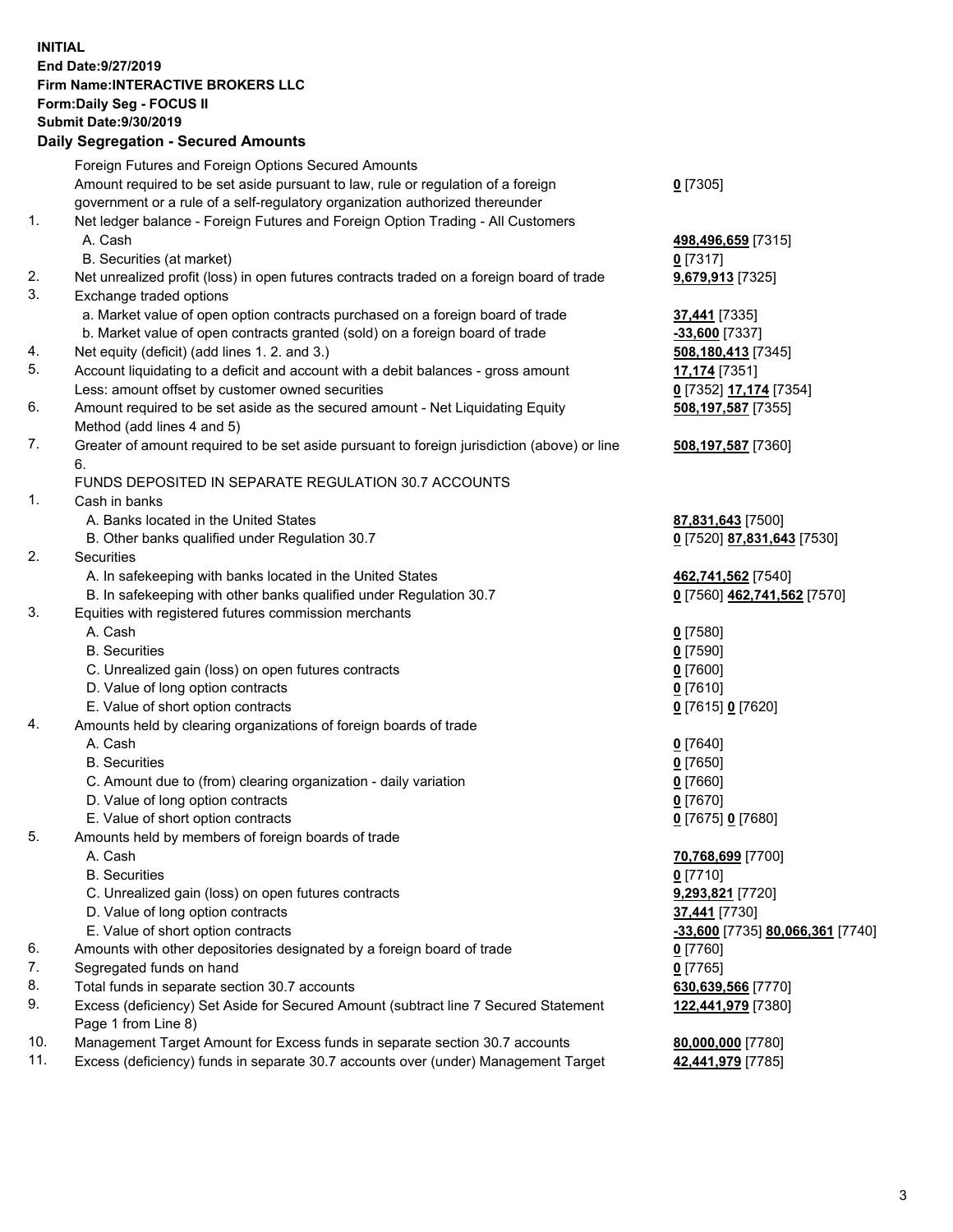**INITIAL End Date:9/27/2019 Firm Name:INTERACTIVE BROKERS LLC Form:Daily Seg - FOCUS II Submit Date:9/30/2019 Daily Segregation - Segregation Statement** SEGREGATION REQUIREMENTS(Section 4d(2) of the CEAct) 1. Net ledger balance A. Cash **4,120,866,844** [7010] B. Securities (at market) **0** [7020] 2. Net unrealized profit (loss) in open futures contracts traded on a contract market **-34,635,896** [7030] 3. Exchange traded options A. Add market value of open option contracts purchased on a contract market **219,552,641** [7032] B. Deduct market value of open option contracts granted (sold) on a contract market **-206,426,212** [7033] 4. Net equity (deficit) (add lines 1, 2 and 3) **4,099,357,377** [7040] 5. Accounts liquidating to a deficit and accounts with debit balances - gross amount **1,206,653** [7045] Less: amount offset by customer securities **0** [7047] **1,206,653** [7050] 6. Amount required to be segregated (add lines 4 and 5) **4,100,564,030** [7060] FUNDS IN SEGREGATED ACCOUNTS 7. Deposited in segregated funds bank accounts A. Cash **962,726,816** [7070] B. Securities representing investments of customers' funds (at market) **2,012,483,125** [7080] C. Securities held for particular customers or option customers in lieu of cash (at market) **0** [7090] 8. Margins on deposit with derivatives clearing organizations of contract markets A. Cash **34,834,641** [7100] B. Securities representing investments of customers' funds (at market) **1,286,308,369** [7110] C. Securities held for particular customers or option customers in lieu of cash (at market) **0** [7120] 9. Net settlement from (to) derivatives clearing organizations of contract markets **803,890** [7130] 10. Exchange traded options A. Value of open long option contracts **219,691,774** [7132] B. Value of open short option contracts **-206,613,312** [7133] 11. Net equities with other FCMs A. Net liquidating equity **0** [7140] B. Securities representing investments of customers' funds (at market) **0** [7160] C. Securities held for particular customers or option customers in lieu of cash (at market) **0** [7170] 12. Segregated funds on hand **0** [7150] 13. Total amount in segregation (add lines 7 through 12) **4,310,235,303** [7180] 14. Excess (deficiency) funds in segregation (subtract line 6 from line 13) **209,671,273** [7190] 15. Management Target Amount for Excess funds in segregation **155,000,000** [7194]

16. Excess (deficiency) funds in segregation over (under) Management Target Amount Excess

**54,671,273** [7198]